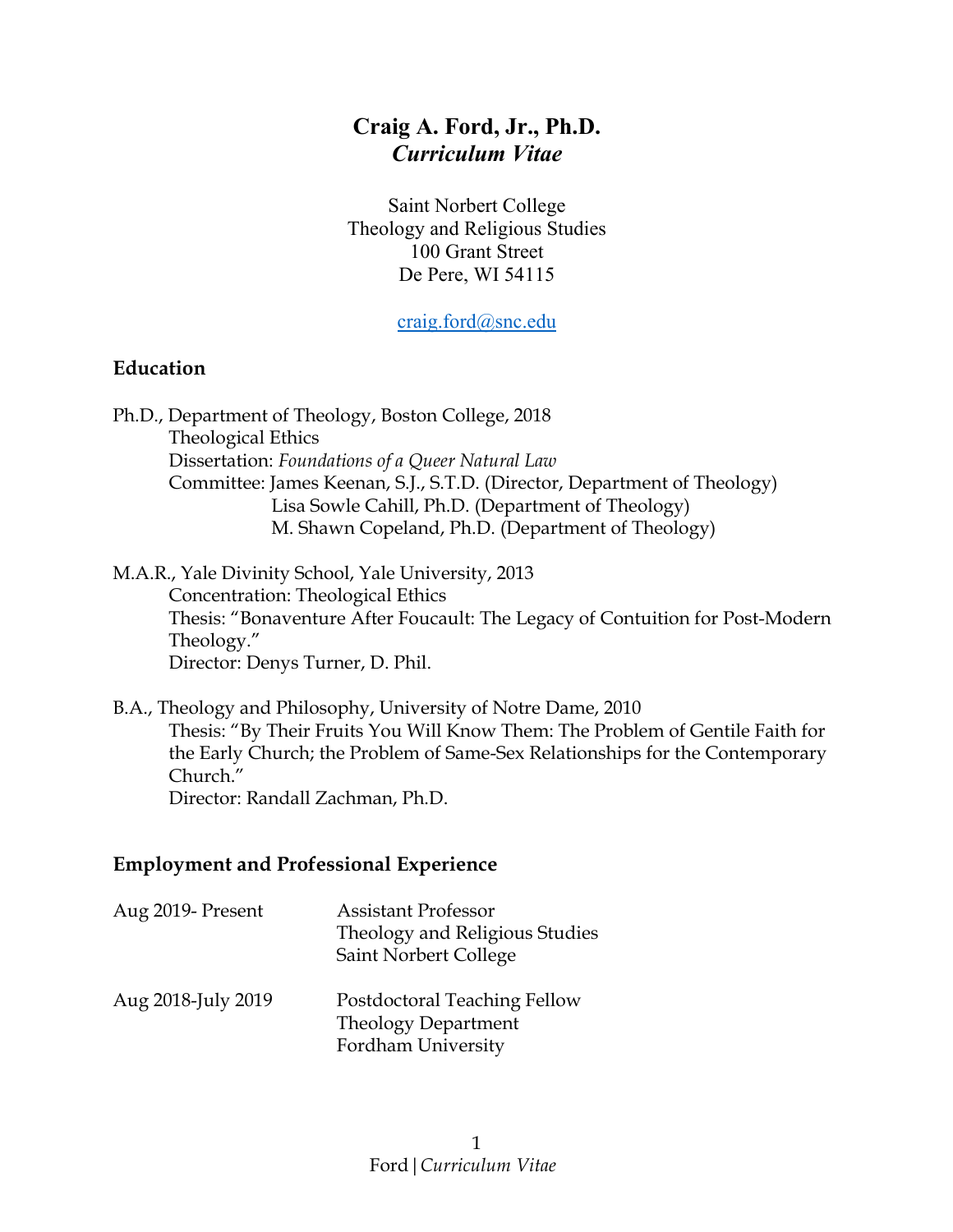| May 2018-Aug 2018 | <b>Instructional Designer</b><br>Center for Teaching Excellence<br><b>Boston College</b>                 |
|-------------------|----------------------------------------------------------------------------------------------------------|
| 2017-2018         | <b>Teaching Fellow</b><br><b>Theology Department</b><br><b>Boston College</b>                            |
| 2014-2018         | <b>Instructional Design Consultant</b><br><b>Center for Teaching Excellence</b><br><b>Boston College</b> |
| 2015-2016         | <b>Teaching Assistant</b><br><b>Theology Department</b><br><b>Boston College</b>                         |

### **A. Publications**

#### *Books*

1. *God's Works of Art: Sexuality, Gender, Race, and the Future of Catholic Theology* (Minneapolis: Fortress Press). Under Contract.

#### *Academic Journal Articles and Book Chapters*

- 2. "Speaking to Transgress, Speaking in Excess: Notes on a Queer Pedagogy." In *Voices from the Margins: Journeys to Women's Freedom*. Edited by Simon Aihiokhai. Lanham, MD: Lexington Books. Expected 2021.
- 3. "Born That Way? The Challenge of Tran/Gender Identity for Catholic Theology." In *Sex, Love and Families: Catholic Perspectives*. Edited by Jason King and Julie Hanlon Rubio, 91-101. Collegeville, MN: Liturgical Press, 2020.
- 4. "Transgender Bodies, Catholic Schools, and a Queer Natural Law Theology of Exploration" *Journal of Moral Theology*, 7.1 (January 2018): 70-98.
- 5. "What Makes Jesus Salvific for the Queer Community? A Moltmann-Inspired Essay in Christology." *Lumen et Vita* 5 (2015).

#### *Book Reviews*

- 1. Joseph N. Goh, *Living Out Sexuality and Faith: Body Admissions of Malaysian Gay and Bisexual Men*. Journal of Moral Theology. Forthcoming.
- 2. Frédéric Martel. *Inside the Closet of the Vatican: Power, Homosexuality, Hypocrisy*. Syndicate Network. March 2019.
- 3. Mary Jo Iozzio and Patricia Beattie Jung, eds. *Sex and Gender: Christian Ethical Reflections*. Catholic Books Review Online. June 2018.
- 4. David Farina Turnbloom. *Speaking with Aquinas: A Conversation about Grace, Virtue, and the Eucharist*. Catholic Books Review Online. August 2017.

#### Ford|*Curriculum Vitae* 2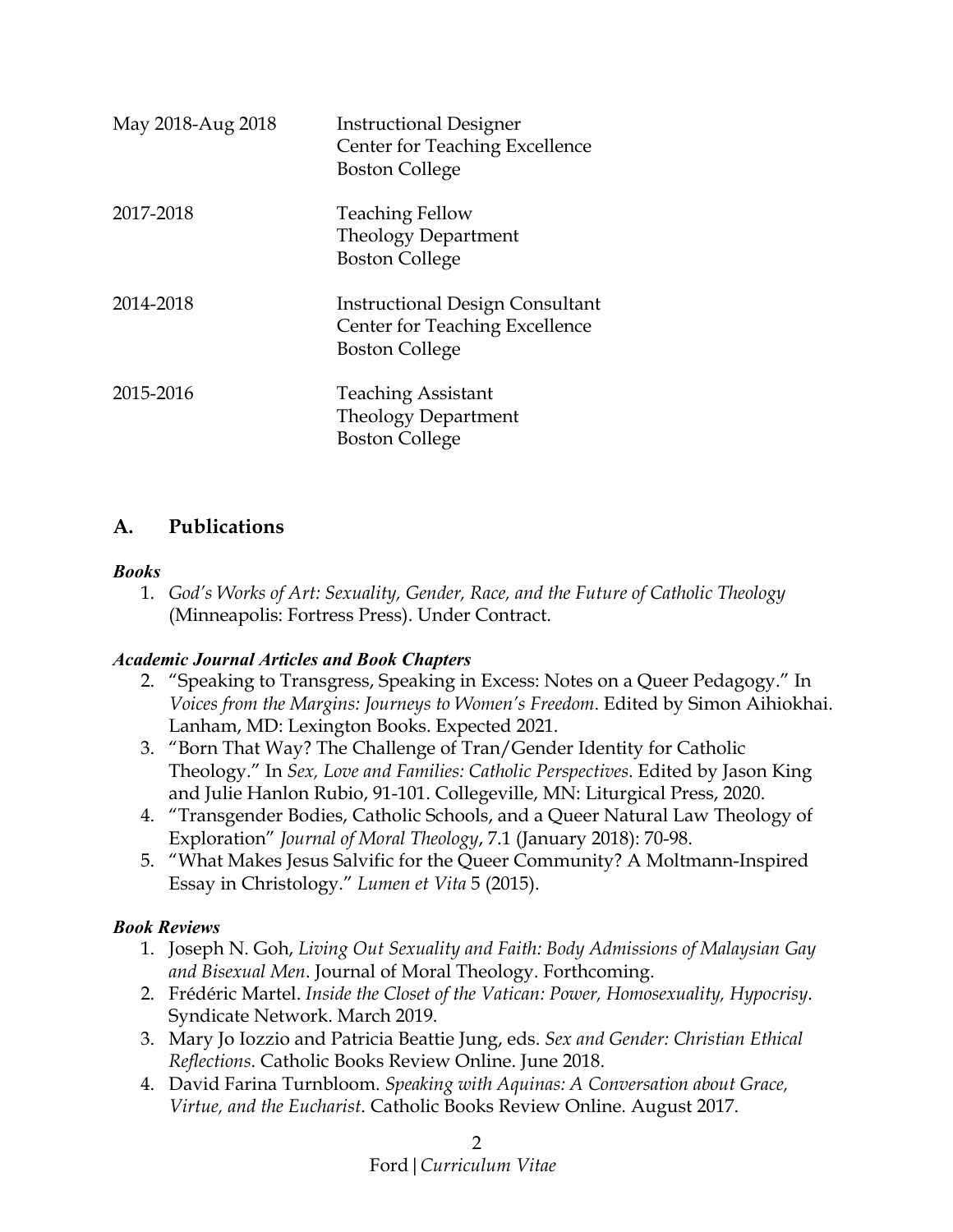- 5. Terry Eagleton. *Materialism*. Catholic Books Review Online. April 2017.
- 6. Kimberly Vrudy. *Beauty's Vineyard: A Theological Aesthetics of Anguish and Anticipation*. Catholic Books Review Online. January 2017.
- 7. Kathryn Lilla Cox. *Water Shaping Stone: Faith, Relationships, and Conscience Formation*. Catholic Books Review Online. April 2016.
- 8. Jeffrey McCune. *Sexual Discretion: Black Masculinity and the Politics of Passing. Theology and Sexuality* 21.1 (2015): 76-78.

#### *Popular Articles, Blog Posts, Book Chapters, and Videos*

- 1. Interview with Dr. Jason Steidl. Theology Quarantined. 23 March 2020.
- 2. "A Natural Law for Queer and Racial Justice." *Canopy Forum*. 21 January 2020.
- 3. "Desiring Tradition at the Edges of Ethics and the Law." *Syndicate*. 06 November 2019.
- 4. "LGBT Catholics are a Reality." *Commonweal*. 19 December 2018.
- 5. "On Being a Hero: Reflections for the Second Sunday of Advent." *Bondings 2.0 Blog*. 10 December 2017.
- 6. "Reflections on 'Silence is Still Violence.'" *BC Heights*. Op-ed. 25 October 2017.
- 7. "The Challenge of White Supremacy on College Campuses." *BC Heights*. Op-ed. 07 September 2016.
- 8. "The Complicity of Catholic Progressives in *Amoris Laetitia* Commentary." *Catholic Moral Theology* Blog. 13 May 2016.
- 9. "Institutional Racism at BC: Why Do Only Certain Persons Recognize It?" *Eradication #BostonCollegeRacism*. Blog. 01 December 2015.
- 10. "A Catholic's Eulogy for the Harvard 'Black Mass' Controversy." *Religion Dispatches*. 16 May 2014.
- 11. "Black, Gay, Catholic, Man." *Black Domers: Seventy Years at Notre Dame*. Edited by David Krashna and Don Wycliff. Notre Dame: Corby Books, 2014.
- 12. "Hospitality and the Catholic Conscience: A Catholic('s) Affirmation of Brewer's Veto." *CatholicHow*. 01 March 2014.
- 13. "What Does Alan Chambers' Apology Mean? A Reflection on the Updated Politics of Christian Heterosexism." *Plural Space*. 26 June 2013.

# **B. Conference Activity**

#### *Papers and Presentations*

- 1. "Desire, Pleasure, and the Epistemology of the Natural Law in QPOC (Queer Person of Color) Perspective." College Theology Society Annual Meeting. May 2020.
- 2. "Theology Without Idolatry: A Response to Dr. Charles Gillespie." College Theology Society Annual Meeting. May 2020.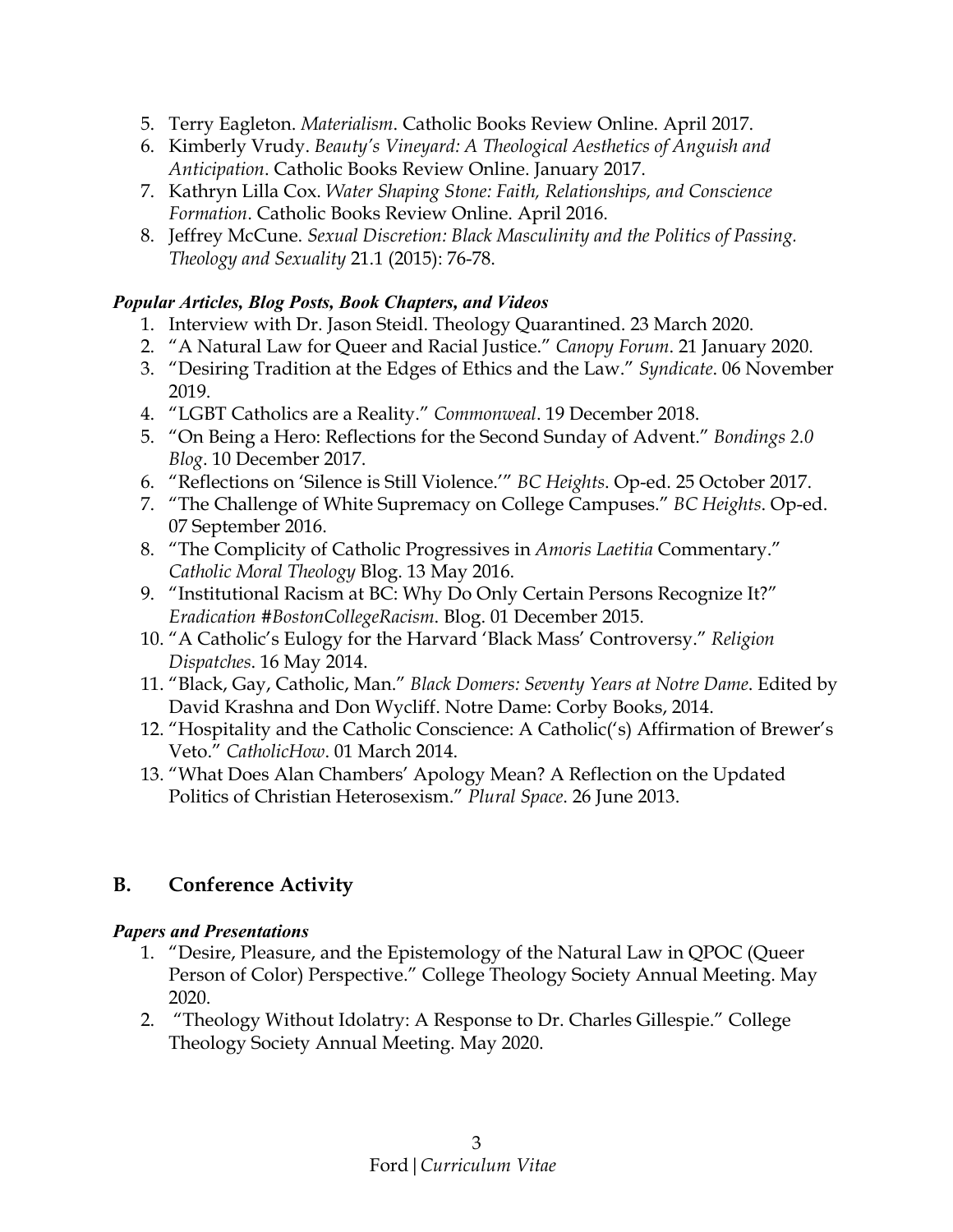- 3. "The Witness of Black Theology in an Age of Complicity: Resources from Queer Theory and Black Queer Ethics." Catholic Theological Society of America Annual Meeting. June 2019.
- 4. "Queer Natural Law as Method for Universal Ethic." College Theology Society Annual Meeting. June 2019.
- 5. "Transgendering Our Theologies of Embodiment: A New Theology of Sex and Gender for the Roman Catholic Church." Call to Action Conference. Union Theological Seminary. March 2019.
- 6. "Foundations of a Queer Natural Law." Catholic Theological Ethics in the World Church. Sarajevo. July 2018.
- 7. "Interrogating 'Born This Way' Theology: The Problem of Identity for the Future of Catholic Sexual Ethics." Catholic Theological Society of America Annual Meeting. June 2018.
- 8. "'No Justice, No Peace': Towards a Queer Theological Epistemology of Preferential Option for the Poor." College Theology Society Annual Meeting. June 2018.
- 9. "An Appreciative Queer Critique of the *Just Love* Framework for Sexual Ethics." College Theology Society Annual Meeting. June 2017.
- 10. "Authentic Development: Contemporary Insights from a Queer and Catholic Virtue Ethics," Soul of Development: Catholic Social Traditions Conference. University of Notre Dame. March 2017.
- 11. "Celebrating the Persons We are Called to Be: Transgender Christians and the Ritual Recognition of Post-Transition Identity," College Theology Society Annual Meeting. June 2016.
- 12. "After the Synod; After Obergefell: A Queer Catholic Theological View of the Family." NEMAAR 2016. April 2016.
- 13. "John Courtney Murray, Religious Liberty, and American Catholicism." NEMAAR 2015. March 2015.
- 14. "What Makes Jesus Salvific for the Queer Community? A Moltmann-Inspired Essay in Queer Christology." Lumen et Vita Conference; Sustained by Hope: The Place and Significance of Christian Hope in the World." January 2015.
- 15. "God is Not in Your Family: Barthian Annotations to a Queer Christian Theological Epistemology." Ways of Knowing Conference. Harvard Divinity School. October 2014.
- 16. "*Metanoia* and the Missionary Aesthetic of Joy." Lumen et Vita Conference: Gospel and Contemporary Culture. Boston College. February 2014.

#### *Academic Panels*

- 1. Making #BlackLivesMatter in Green Bay: A Catholic Conversation." Saint Norbert College. June 2020.
- 2. "'Born That Way?' Paper Presentation." College Theology Society Annual Meeting. May 2020.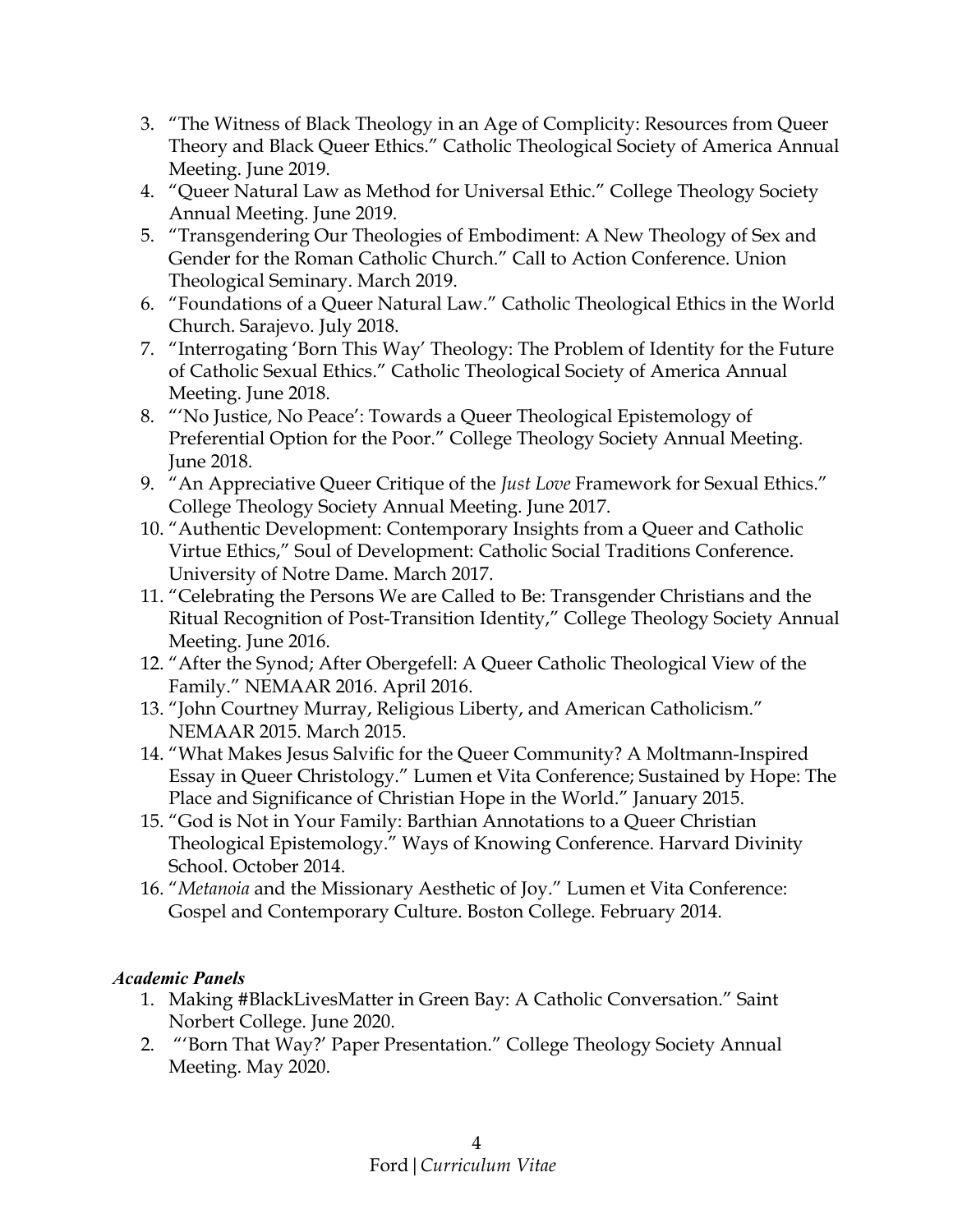- 3. "LGBTQ+ Catholic Activism: A Global Conversation." NYC WorldPride. Fordham University. June 2019.
- 4. "Research and Scholarship Integrity: Senior PhD Student Panel." Research and Scholarship Integrity Program. Boston College. October 2017.
- 5. "The Challenge of Charlottesville: Race, Religion, and Public Monuments." Boston College. 26 September 2017.
- 6. "What's Next? Being President After the Arrival of a New Regime on Racism and Nationalism." Plenary Panel Discussion: Assessing the First 100 Days of the Trump Presidency. NEMAAR 2017. April 2017.
- 7. "Surviving, Thriving, or Capsizing? Race and Higher Education." Boston College. 17 October 2016.
- 8. "Global GLBTQ+ Panel." Pride Week. Boston College. 12 October 2016.
- 9. "Research and Scholarship Integrity: Senior PhD Student Panel." Research and Scholarship Integrity Program. Boston College. 11 October 2016.
- 10. "Sit, Stand, Sit or Scream: How Young People Engage Politics and the World in 2016." Boston College. 28 September 2016.
- 11. "Race and Policing." Newton South High School. 23 September 2016.
- 12. "Black Natural Law." Respondent to Vincent Lloyd's book *Black Natural Law*. Boston College Boisi Center. 14 September 2016.

# **C. Invited Talks**

# *Conference Invitations*

1. "Doing Our First Works Over: Sketches of a Black Queer Ethics." All-School Conference. Yale Divinity School. November 2019.

# *Classroom Lectures*

- 1. "Being Human: Confronting Structural Racism." Human Dignity Module. Australian Catholic University (at Saint John's University, Queens, NY). July 2019.
- 2. "What Do You Love the Most? On Augustine's Two Cities," Person and Social Responsibility Class at Boston College. 16 November 2017.
- 3. "Queer Theory, Queer Theology, and the Hope for a Just World," Challenge of Justice Class at Boston College. 17 November 2016.
- 4. "Black Lives Matter, Catholic Theology, and the Boston College Context," Challenge of Justice Class at Boston College. 10 November 2016.

# *Special Presentations*

- 1. "Committing to Antiracism (Part Two): Sustaining the Mission." Saint Francis Xavier Parish, New York City. February 2020.
- 2. "Committing to Antiracism (Part One): Receiving the Mission." Saint Francis Xavier Parish, New York City. January 2020.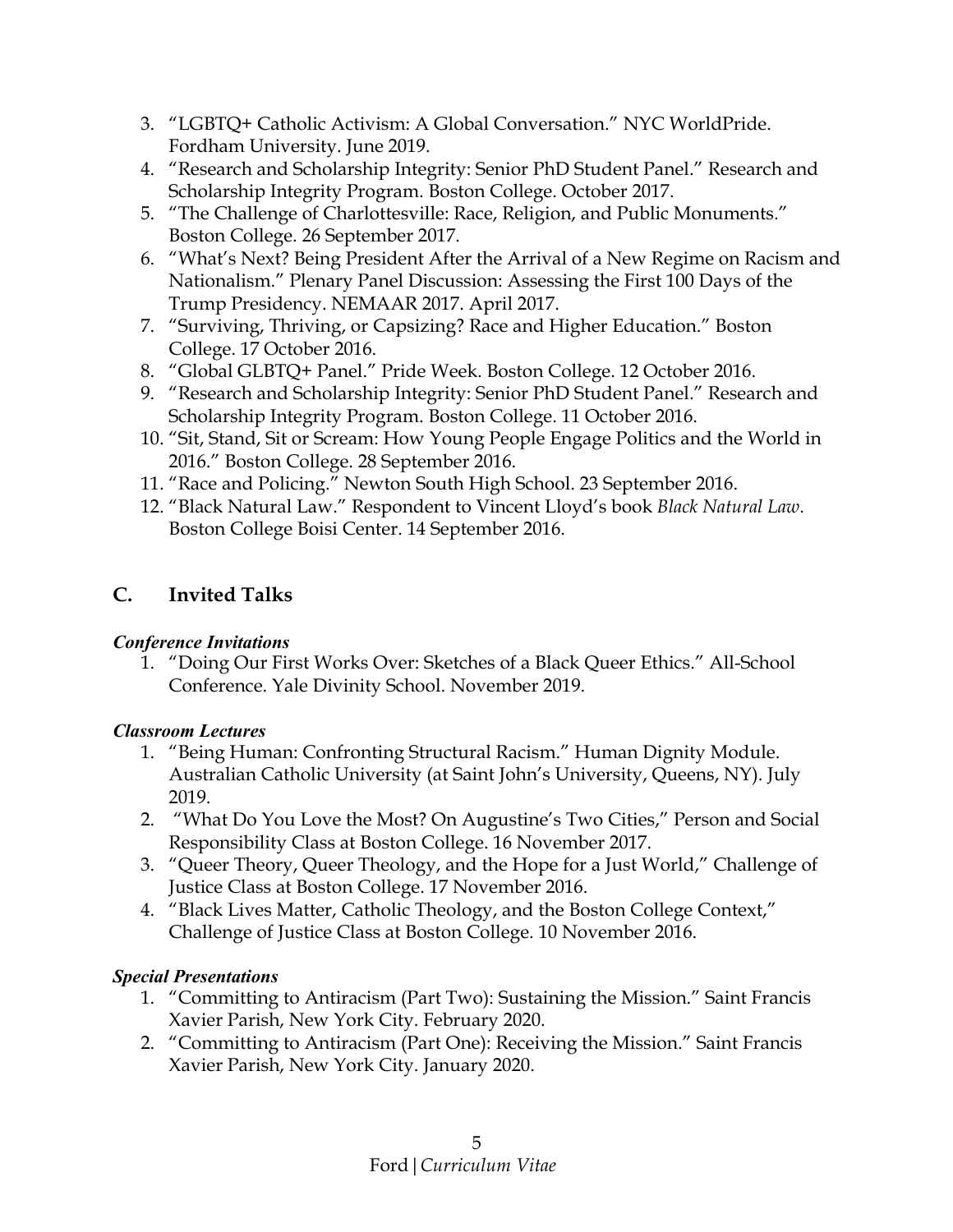- 3. "Uncovering Our Power as LGBT Persons of Color in the Catholic Church." Saint Charles Borromeo Catholic Church. New York City. September 2019.
- 4. Discussion of *The Sunday Sessions* (2019), dir. Richard Yeagley. Saint Francis de Sales Parish, New York City. June 2019.
- 5. "Believing in Justice: The Ethical Crisis at the Heart of the LGBTQ+ Struggle." Day of Concern. Friends Seminary, NYC. 07 January 2019.
- 6. "Our Bodies are (Not) Our Own: Decolonizing the BC Body," Love Your Body Week, Boston College Women's Center. 11 October 2016.
- 7. "That We Might Be Catholic: Lessons and Trajectories from the Catholic Encounter with Race in the 20th Century." Saint Patrick's Roman Catholic Church. Memphis, TN. 28 November 2012.

# **D. Teaching Experience**

- 1. "Moral Questions in the Black Community." Institute for Black Catholic Studies. Xavier University of Louisiana. June-July 2020.
- 2. "Theological Foundations." Saint Norbert College. Assistant Professor. Fall 2019—Present.
- 3. "Christian Ethics." Saint Norbert College. Assistant Professor. Fall 2019— Present.
- 4. "Church: Yesterday, Today, Tomorrow." Saint Norbert College. Fall 2019— Present.
- 5. "Race, Gender, Religion, Sexuality." Hybrid Learning Consortium. Spring 2020.
- 6. "Church in Controversy." Fordham University. Postdoctoral Teaching Fellow. Spring 2019.
- 7. "Faith and Critical Reason." Fordham University. Postdoctoral Teaching Fellow. Spring 2019.
- 8. "Faith and Critical Reason." Fordham University. Postdoctoral Teaching Fellow. Fall 2018.
- 9. "Introduction to Christian Theology I and II" Boston College. Teaching Fellow. Fall 2017—Spring 2018.
- 10. "Person and Social Responsibility." Boston College. Teaching Assistant. Fall 2015—Spring 2016.
- 11. "Religion and Bioethics: Perspectives, Analysis, Trajectories." Yale Summer Bioethics Institute. Yale University. Summer 2013.

# **E. Awards/Fellowships**

- 1. Margaret O'Brien Flatley Fellow in Theological Ethics. Department of Theology. Boston College. 2013-2018.
- 2. Presidential Fellow. Graduate School of Arts and Sciences. Boston College. 2013- Present.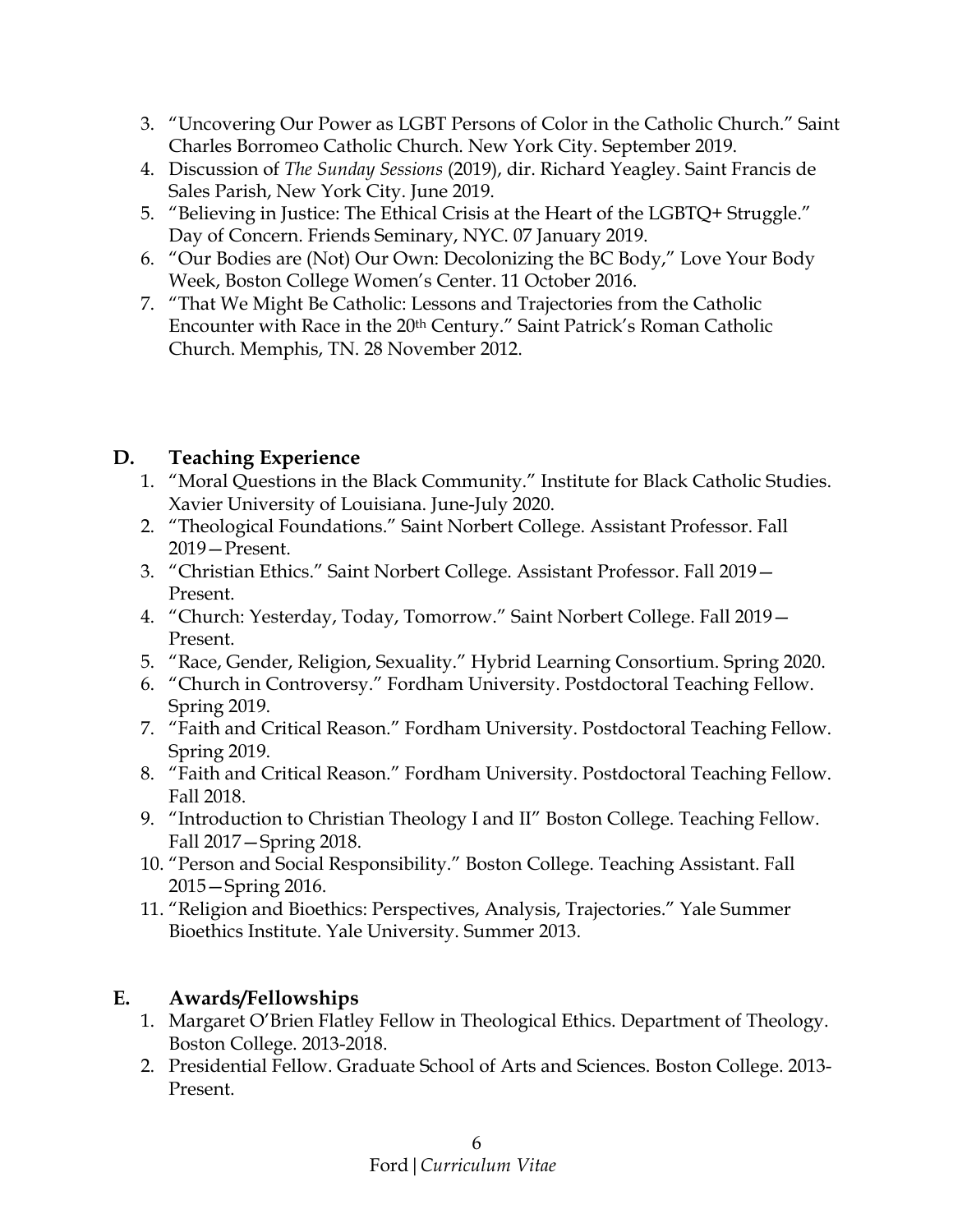3. Marquand Scholar. Yale Divinity School. Yale University. 2010-2012.

### **F. Professional Association Memberships**

- 1. Catholic Theological Society of America (2017-Present)
- 2. American Academy of Religion (2012-Present)
- 3. College Theology Society (2014-Present)
- 4. Society of Christian Ethics (2017-Present)

### **G. Service to the Profession**

- 1. Reviewer, Internal Review Board. Bellin Health. Green Bay, WI. 2020—Present.
- 2. Co-Convener: Marriage, Family, Sexuality, and Relationships Group. College Theology Society. 2018—Present.

### **H. Service to the College**

#### *Undergraduate Theses Directed*

1. Zachary Moede, "Neoliberalism and the Demonic." Senior Thesis. Saint Norbert College. Spring 2020.

#### *Thesis Committees*

1. Erin Hahl, "Creating Space for Same Sex Parents in the Catholic Church." Master of Liberal Studies Program. Saint Norbert College. Spring 2020.

### *Elected Committees*

- 1. Admission Committee. Saint Norbert College.
- 2. Peace and Justice Minor Advisory Committee. Saint Norbert College.